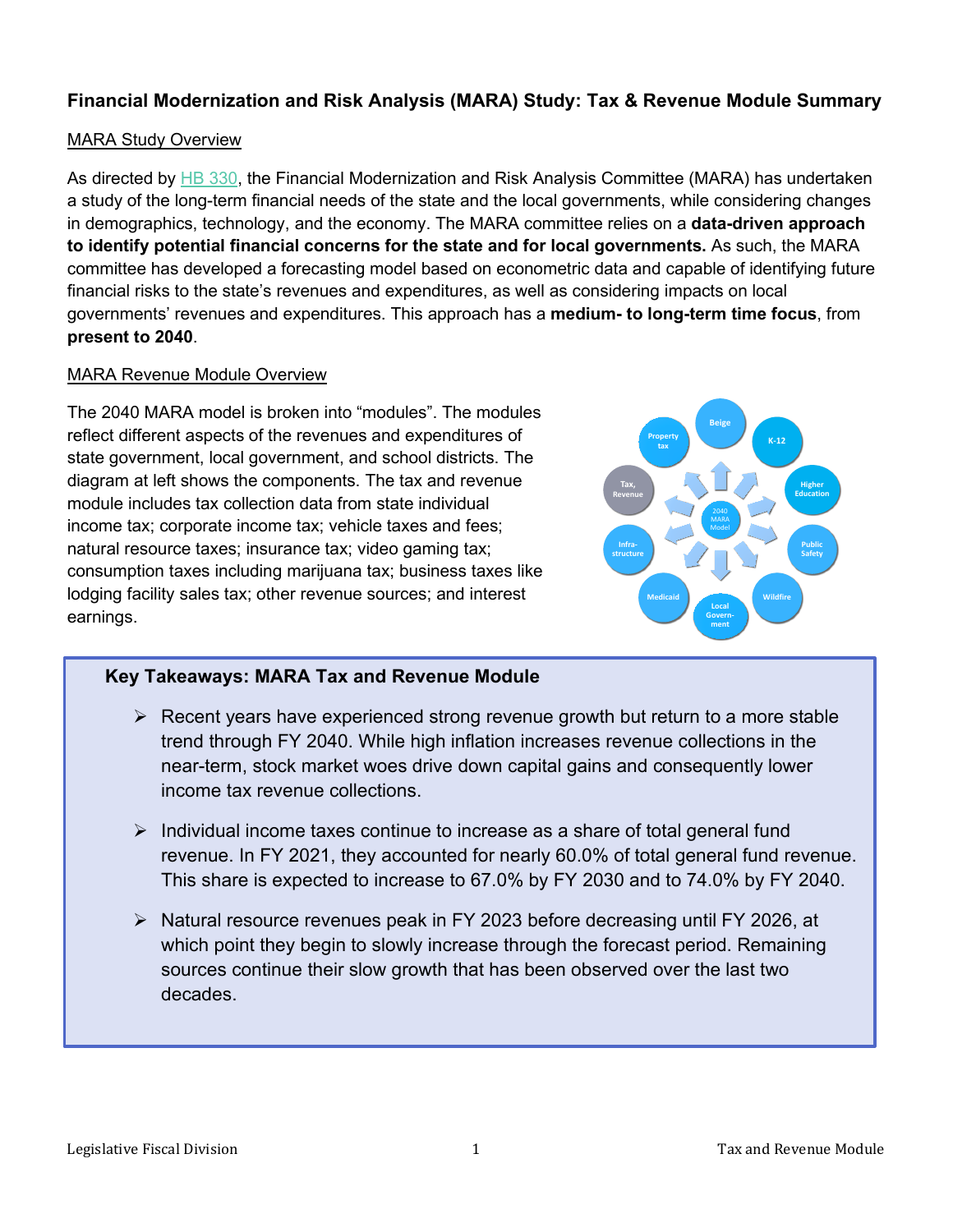## MARA Tax and Revenue Module – Data Sources

Data for the tax and revenue module is sourced from the Montana Statewide Accounting, Budgeting, and Human Resources System (SABHRS), eREMI population projections and IHS population and economic projections.

# MARA Tax and Revenue Module – Assumptions and Methodology

The assumptions and methodology of tax and revenue collections from present – 2040 are calculated using the following:

- 1. Applied multivariate regression assumptions for individual and corporate income tax collection projections and energy sector variables.
- 2. Individual income taxes were modeled using IHS Montana wage disbursements and the S&P 500 index. Wage estimates increase commensurately if the eREMI population estimate is used. Corporate income taxes were forecast using IHS projections for U.S. corporate profits and Montana median home price. Finally, the energy and natural resource sector was modeled using the IHS estimate for West Texas Intermediate (WTI) prices.
- 3. The remaining general fund revenue sources are forecasted using both eREMI and IHS population projections.

# **MARA Tax and Revenue Module: Multivariant projections and "beige" projections**

- $\triangleright$  Many of the tax and revenue collection projections of state and local government in the MARA forecasting model will be modeled with a "status quo"-based methodology which assumes "business as normal.
- $\triangleright$  In the tax and revenue module, "nonstatus quo" projections are made for the energy and natural resource sector, and individual and corporate income tax collections.

The following graphs show the forecasts for the four different models (individual income tax, corporate income tax, energy and natural resources, and all other general fund revenue) as well as historical collections for each source.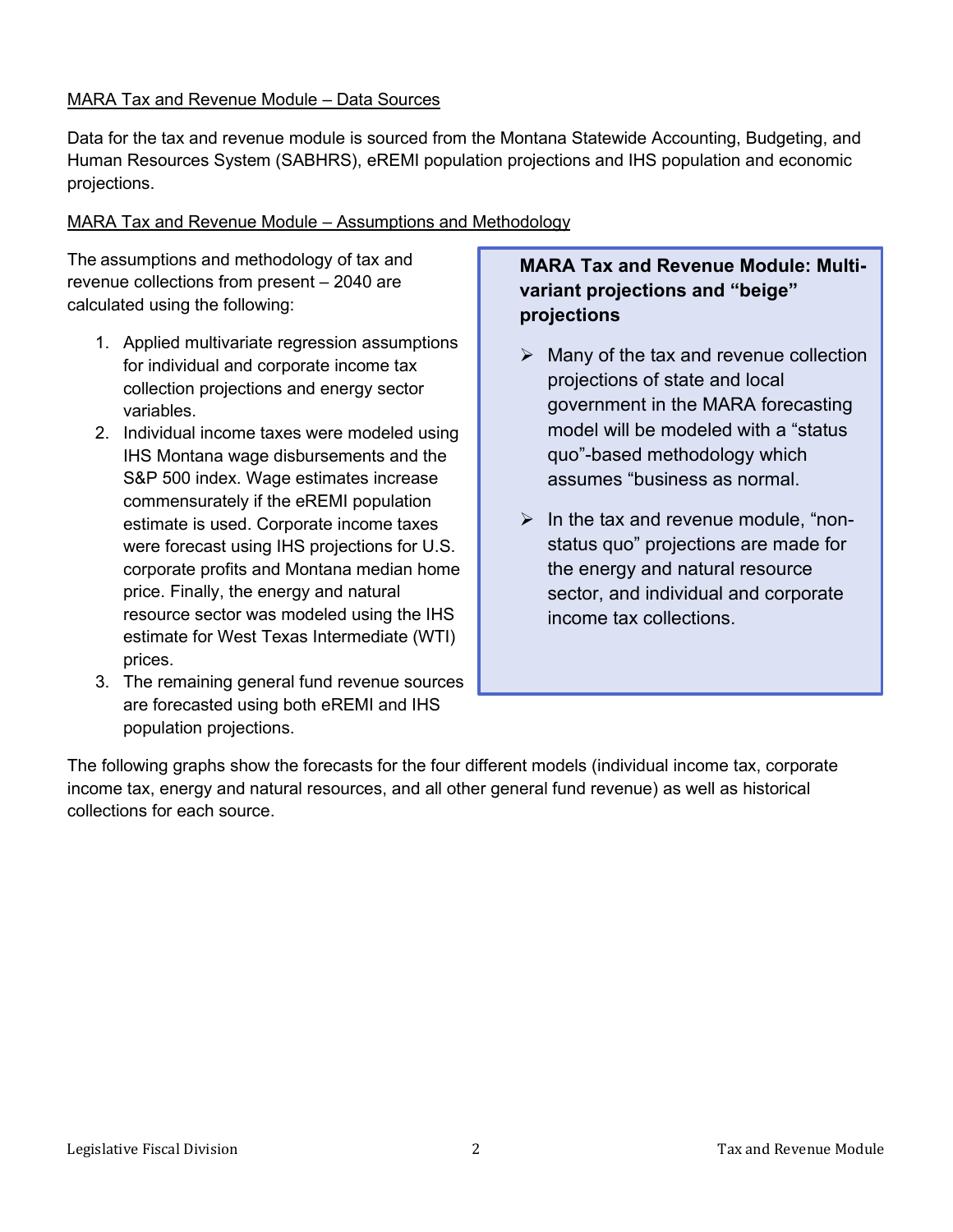The individual income tax model has two different forecasts, one based on IHS population projections and one based on eREMI population projections.

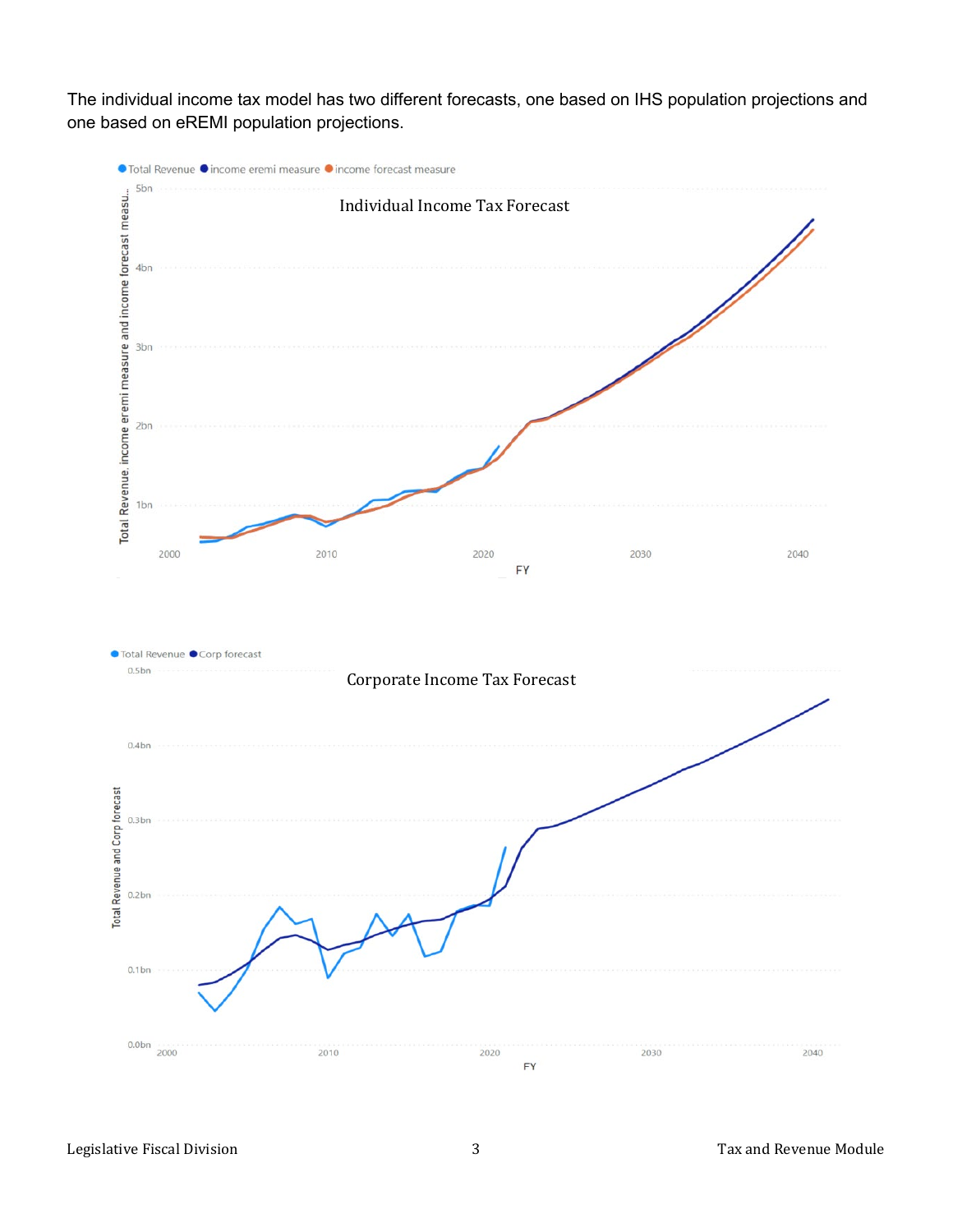

All remaining sources are combined for the final forecasting model. Similar to individual income tax, there are two models, one based on IHS population projections and one based on eREMI population projections.

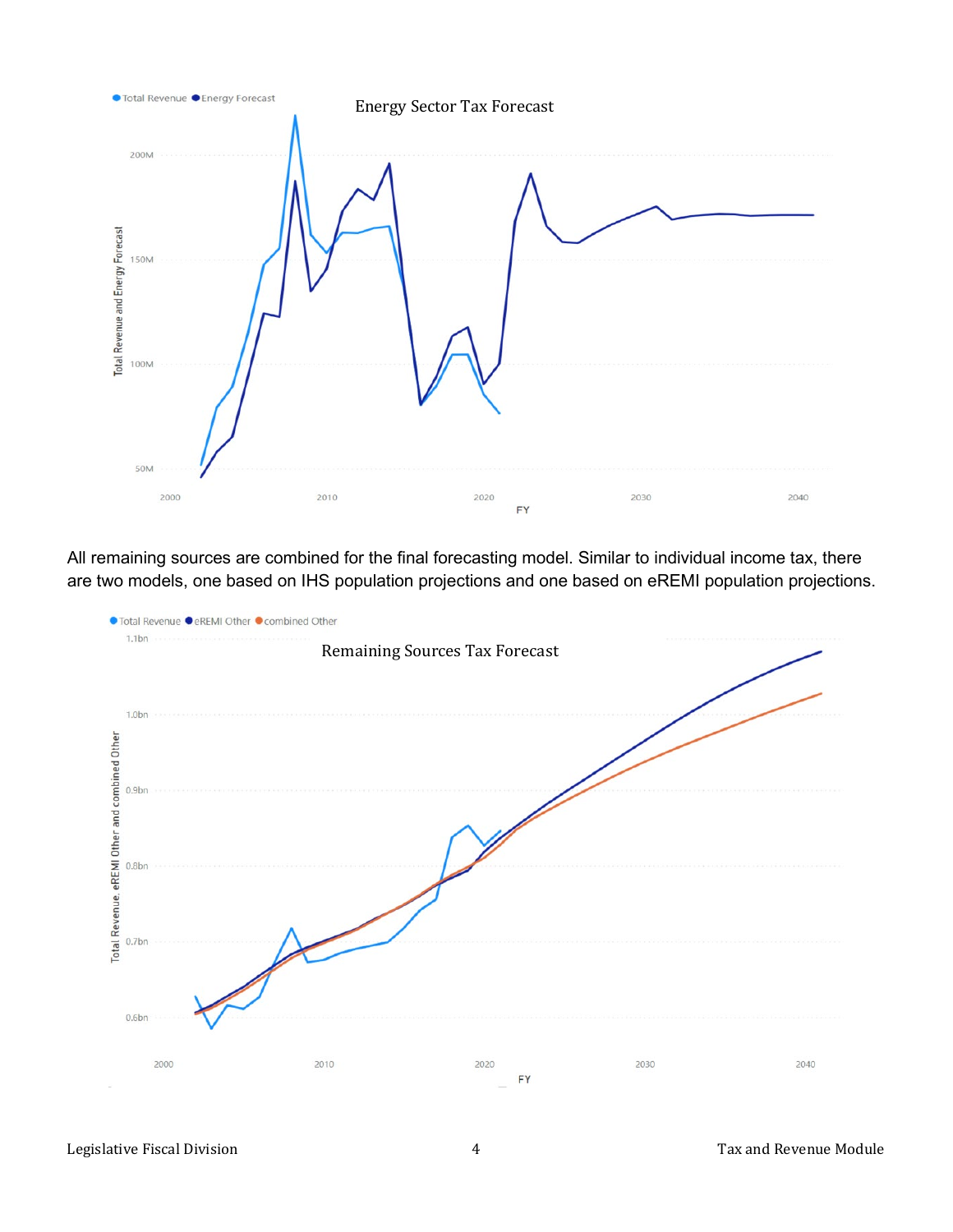## MARA Revenue Module – Stakeholder Awareness and Participation

Legislative Fiscal Division met with Office of Budget and Program Planning (OBPP) analysts to discuss appropriate forecasting variables to use.

#### MARA Tax and Revenue Module – Findings

Under the IHS baseline population scenario, from FY 2021 to FY 2040, general fund revenues grow at an average annual compound rate of 3.9%, reaching \$4.2 billion in FY 2030 and \$6.1 billion in FY 2040. Under the eREMI population projections, general fund revenues grow by an average annual compound rate of 4.1% and reach \$4.3 billion in FY 2030 and \$6.3 billion by FY 2040.



#### General Fund Revenue Forecast

By FY 2030, the forecast using eREMI's population projections is \$83.0 million larger than the forecast produced using the IHS population projection. By FY 2040, this difference grows to \$204.0 million.

Prior to the COVID-19 pandemic, the doubling time for general fund revenues was sixteen years. Under the IHS population estimates, the new doubling time compared to FY 2019 general fund revenues is seventeen years and is sixteen years using the eREMI population baseline forecast.

Reliance on individual income taxes continues to grow under both the IHS and eREMI population assumptions. Under both scenarios, by the end of FY 2030, individual income taxes make up 67.0% of general fund revenue, compared to 60.0% at the end of FY 2021. By FY 2040 this share grows to 74.0%.